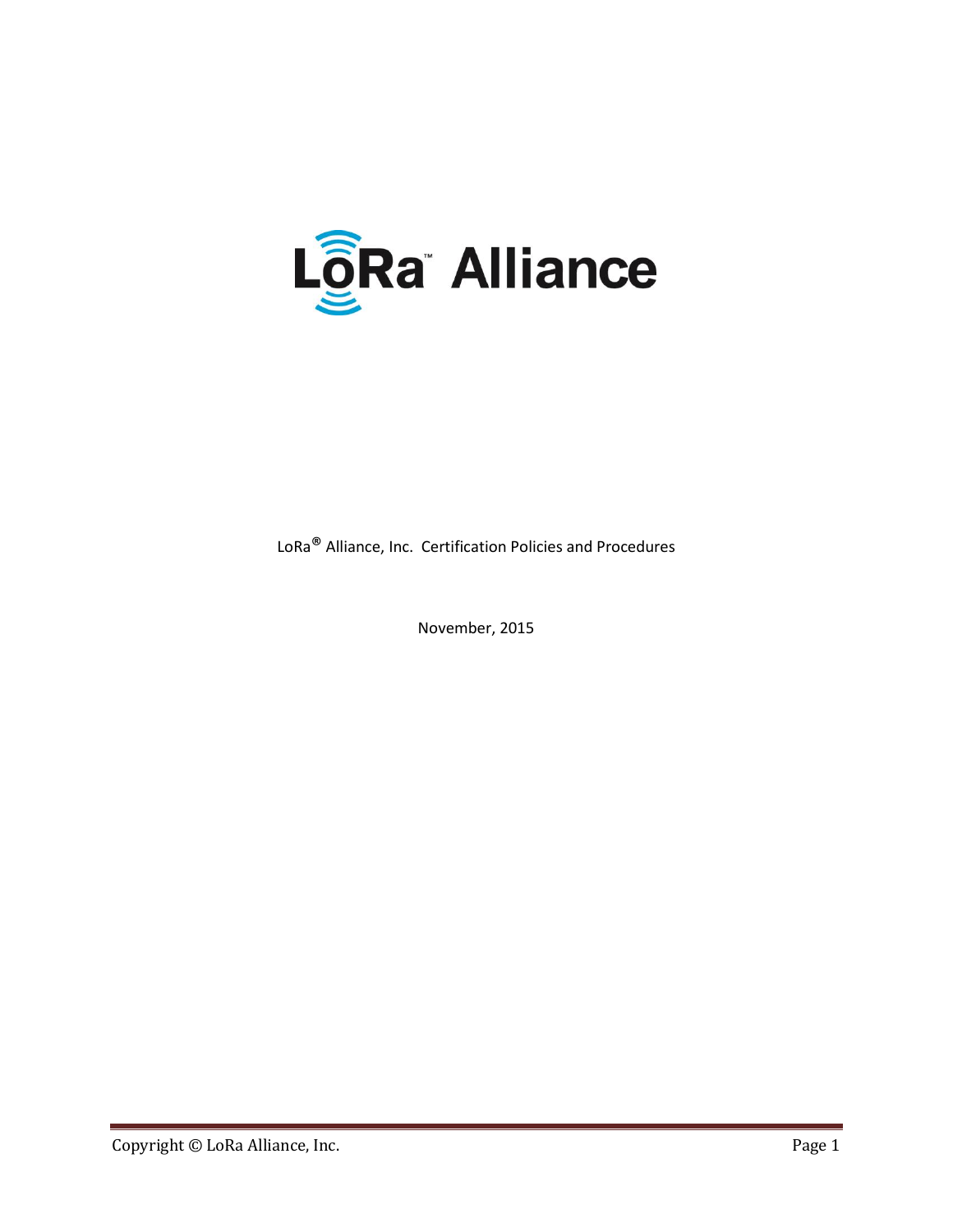# **Table of Contents**

| 6 |  |
|---|--|
|   |  |
|   |  |
|   |  |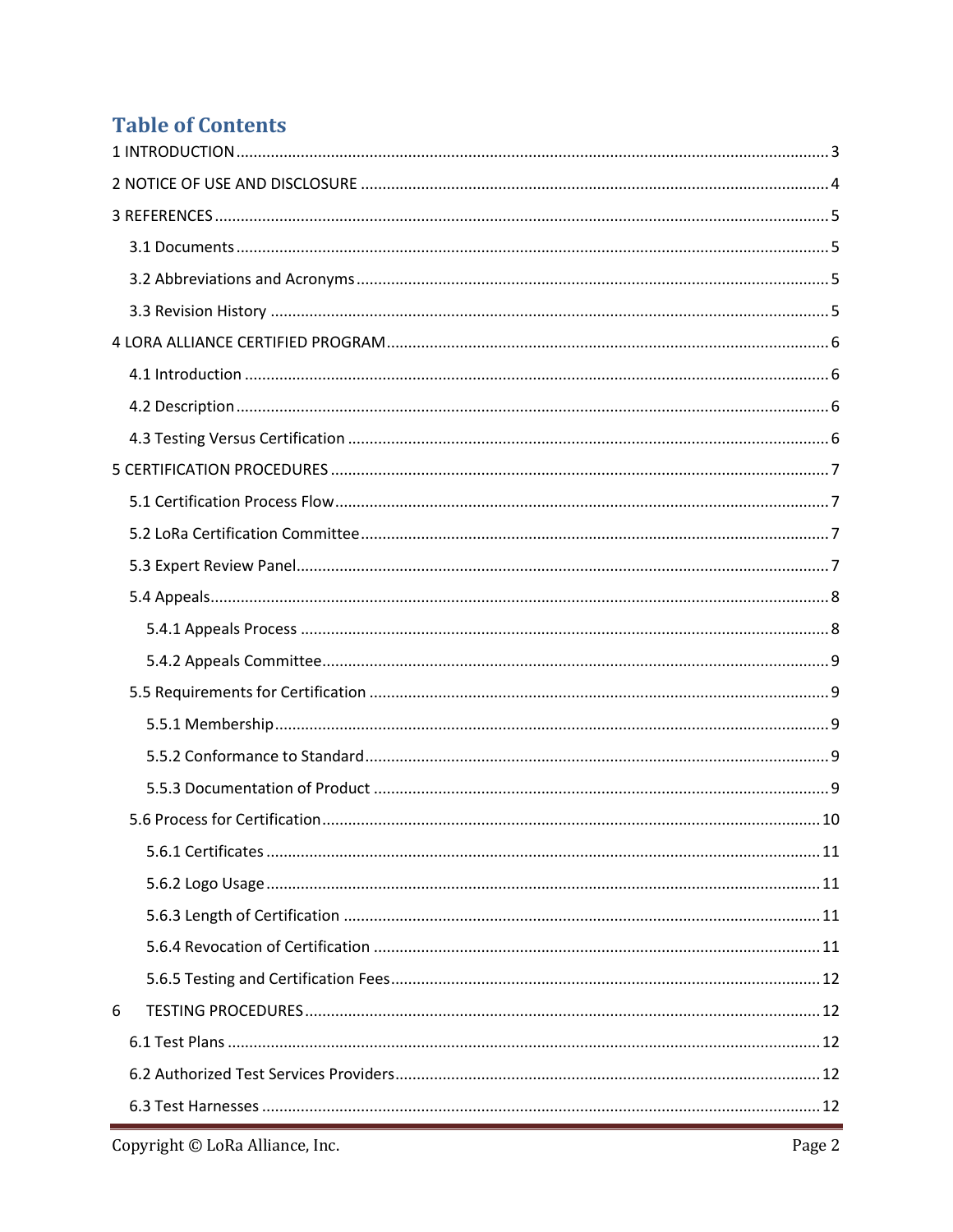# **1 INTRODUCTION**

This document defines policies and procedures related to LoRa Alliance Certified, the product certification and testing program implemented and maintained by the LoRa Alliance. Herein are described:

- The LoRa Alliance Certified program
- Types of certification
- Testing programs and authorized test services providers
- Golden Units and processes for selection and revision

Members of the LoRa Alliance committees and work groups contributed the content for this document. If you are interested in contributing to any of these LoRa Alliance activities your participation in the relevant work groups and committees is greatly welcomed.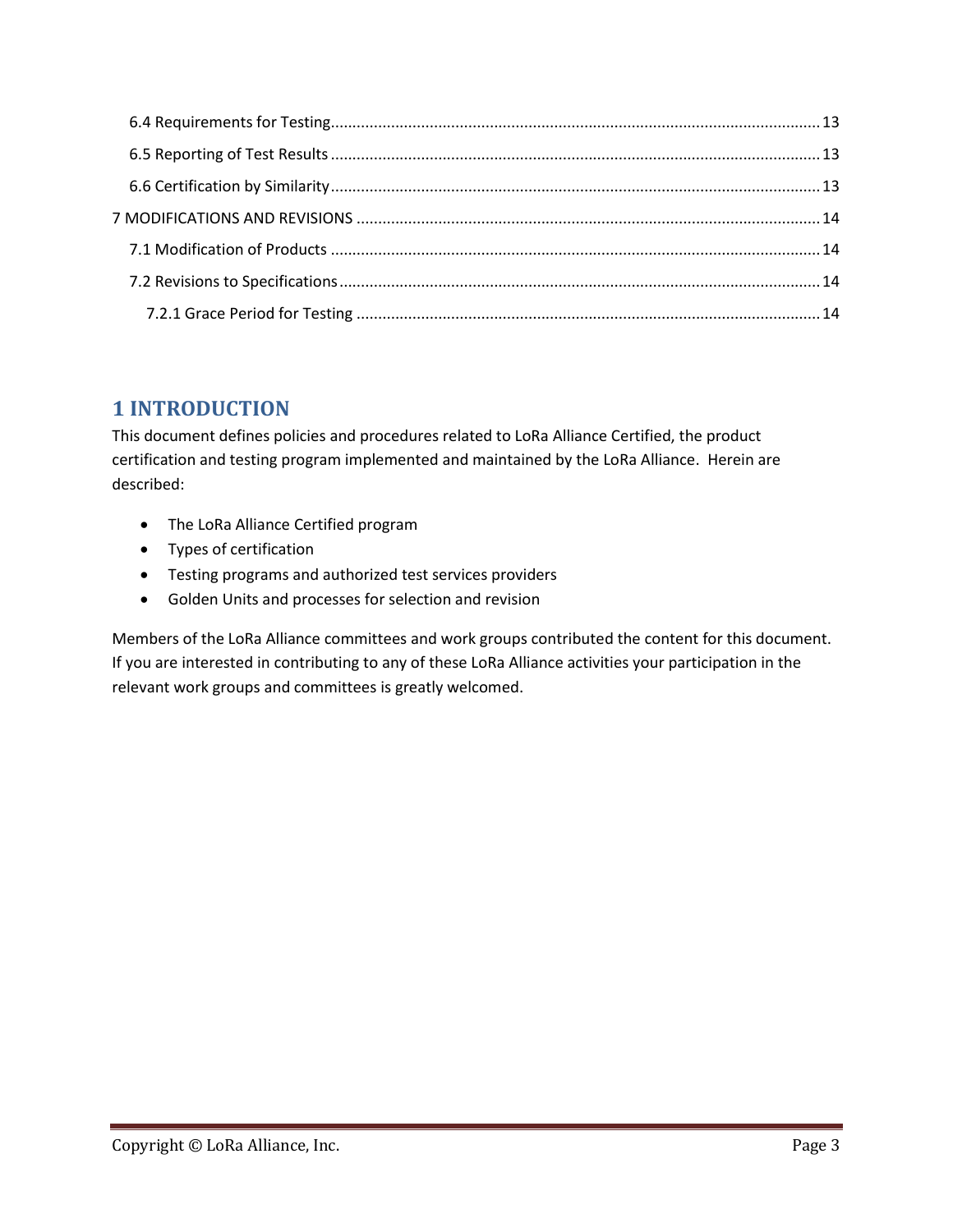## **2 NOTICE OF USE AND DISCLOSURE**

Copyright © LoRa Alliance, Inc. (2015). All Rights Reserved.

The information within this document is the property of the LoRa Alliance (The Alliance) and its use and disclosure are subject to LoRa Alliance Corporate Bylaws, Intellectual Property Rights (IPR) Policy and Membership Agreements.

Elements of LoRa Alliance specifications may be subject to third party intellectual property rights, including without limitation, patent, copyright or trademark rights (such a third party may or may not be a member of LoRa Alliance). The Alliance is not responsible and shall not be held responsible in any manner for identifying or failing to identify any or all such third party intellectual property rights.

This document and the information contained herein are provided on an AS IS basis and THE ALLIANCE DISCLAIMS ALL WARRANTIES EXPRESS OR IMPLIED, INCLUDING BUT NOTLIMITED TO (A) ANY WARRANTY THAT THE USE OF THE INFORMATION HEREINWILL NOT INFRINGE ANY RIGHTS OF THIRD PARTIES (INCLUDING WITHOUT LIMITATION ANY INTELLECTUAL PROPERTY RIGHTS INCLUDING PATENT, COPYRIGHT OR TRADEMARK RIGHTS) OR (B) ANY IMPLIED WARRANTIES OF MERCHANTABILITY, FITNESS FOR A PARTICULAR PURPOSE, TITLE OR NONINFRINGEMENT.

IN NO EVENT WILL THE ALLIANCE BE LIABLE FOR ANY LOSS OF PROFITS, LOSS OF BUSINESS, LOSS OF USE OF DATA, INTERRUPTION OF BUSINESS, OR FOR ANY OTHER DIRECT, INDIRECT, SPECIAL OR EXEMPLARY, INCIDENTIAL, PUNITIVE OR CONSEQUENTIAL DAMAGES OF ANY KIND, IN CONTRACT OR IN TORT, IN CONNECTION WITH THIS DOCUMENT OR THE INFORMATION CONTAINED HEREIN, EVEN IF ADVISED OF THE POSSIBILITY OF SUCH LOSS OR DAMAGE.

The above notice and this paragraph must be included on all copies of this document that are made.

LoRa Alliance, Inc. 2400 Camino Ramon, Suite 375 San Ramon, CA 94583

*Note: All Company, brand and product names may be trademarks that are the sole property of their respective owners.*

*The LoRa® Alliance mark and associated logo are the trade and service marks of Semtech Corporation or its subsidiaries, used by the LoRa® Alliance with permission.*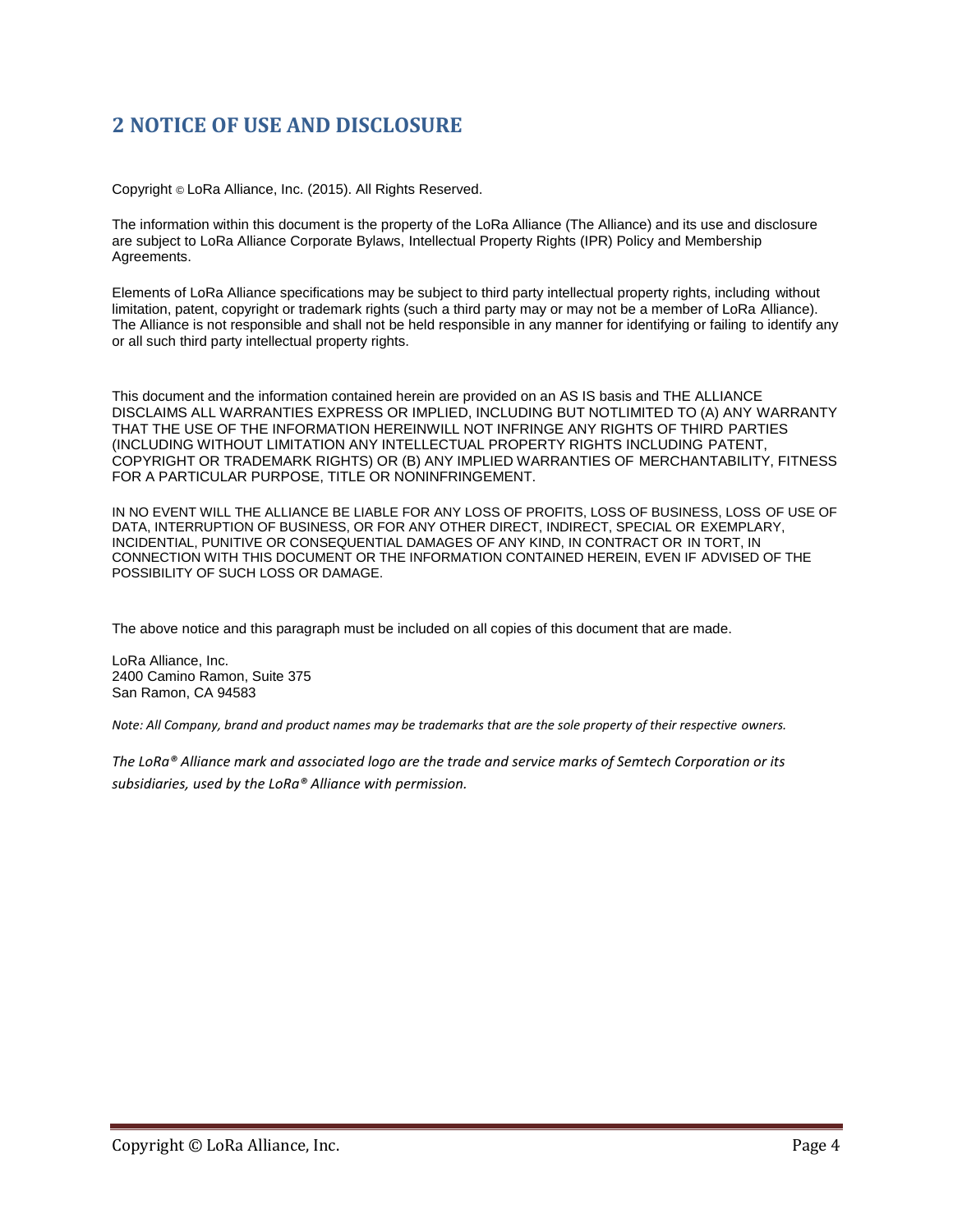## **3 REFERENCES**

### **3.1 Documents**

LoRa Alliance End Device Certification Requirements

LoRa Alliance Logo and Trademark Policy

ISO Guide 27:1983 - Guidelines for corrective action to be taken by a certification body in the event of misuse of its mark of conformity

ISO/IEC Guide 17067: 2013 - Conformity assessment —Fundamentals of product certification and guidelines for product certification schemes

### **3.2 Abbreviations and Acronyms**

| AWG         | Arbitrary Waveform Generator                                              |
|-------------|---------------------------------------------------------------------------|
| <b>DUT</b>  | Device Under Test                                                         |
| ERP         | Equivalent Radiated Power compared to a dipole antenna (expressed in dBi) |
| <b>EIRP</b> | Equivalent Isotropic Radiated Power: $ERP = EIRP - 2.15dB$                |
| <b>TRP</b>  | <b>Total Radiated Power</b>                                               |

## **3.3 Revision History**

| Date           | Description                                                                                                                |
|----------------|----------------------------------------------------------------------------------------------------------------------------|
| 6-11-2015      | Comment resolution - see comment spreadsheet                                                                               |
| 13-11-2015     | Remove 6 month time constraint to certify against older versions of the<br>specification                                   |
| $2 - 2 - 2016$ | Add statement regarding Semtech ownership of LoRa Alliance logos<br>Consistent use of "LoRa Alliance Certified" throughout |
|                |                                                                                                                            |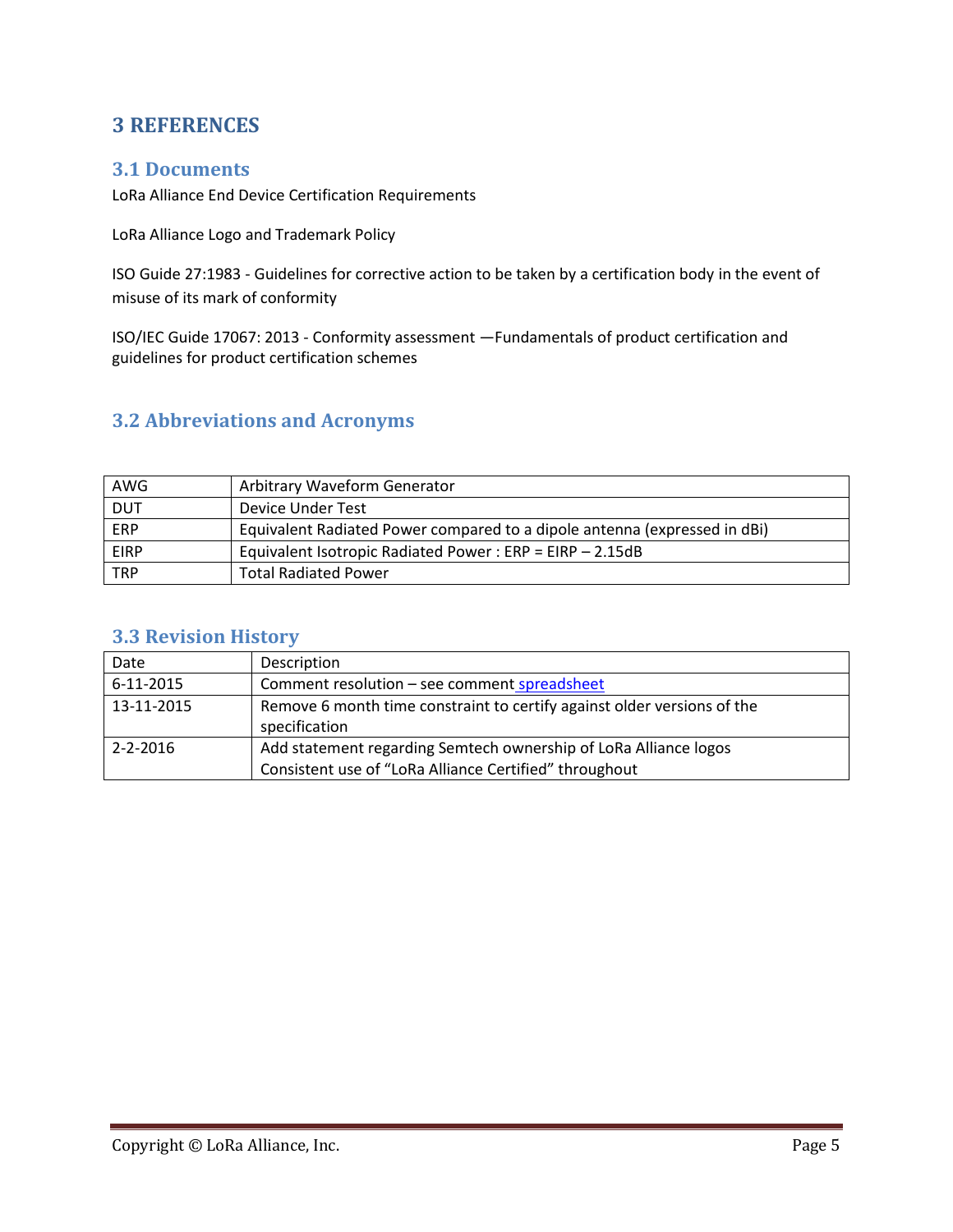# **4 LORA ALLIANCE CERTIFIED PROGRAM**

## **4.1 Introduction**

The LoRa Alliance is an open, non-profit association of members that believes the internet of things era is now. It was initiated by industry leaders with a mission to standardize Low Power Wide Area Networks (LPWAN) being deployed around the world to enable Internet of Things (IoT), machine-tomachine (M2M), smart city, and industrial applications. The Alliance members will collaborate to drive the global success of the LoRa protocol (LoRaWAN), by sharing knowledge and experience to guarantee interoperability between operators in one open global standard.

LoRaWAN is a Low Power Wide Area Network (LPWAN) specification intended for wireless battery operated Things in regional, national or global network. LoRaWAN target key requirements of internet of things such as secure bi-directional communication, mobility and localization services. This standard will provide seamless interoperability among smart Things without the need of complex local installations and gives back the freedom to the user, developer, businesses enabling the role out of Internet of Things.

### **4.2 Description**

LoRa Alliance Certified is the program which enables certification of products that conform to LoRa Alliance standards. The program defines various types of certifications and related policies including requirements for certification and testing programs and leverages the expertise of subject matter experts to ensure only quality products earn LoRa Alliance Certified product status.

LoRa Alliance Certified generally follows international standards for the definition and operation of a certification program. In particular, LoRa Alliance Certified is designed as a Type 1b certification program as defined in ISO/IEC Guide 17067: 2013. Type 1b systems consist of several types of activities:

- Determination of product characteristics: This is achieved through testing of submitted samples performed by independent authorized test service providers.
- Evaluation: This is achieved by formally evaluating the results of testing.
- Decision: This is the stage that controls granting, maintaining and extending suspending or withdrawing certification.
- Licensing: Licensing refers to granting, suspending, or withdrawing the rights to use certificates or marks such as logos.

### **4.3 Testing Versus Certification**

The LoRa Alliance Certified program maintains a strict distinction between testing and certification. Testing is the process verifying conformance to LoRa Alliance standards. Certification is granting official recognition that individual products conform to LoRa Alliance standards and that product manufacturers are conforming to all the relevant policies of the LoRa Alliance Certified program. Only the LoRa Alliance may grant certification.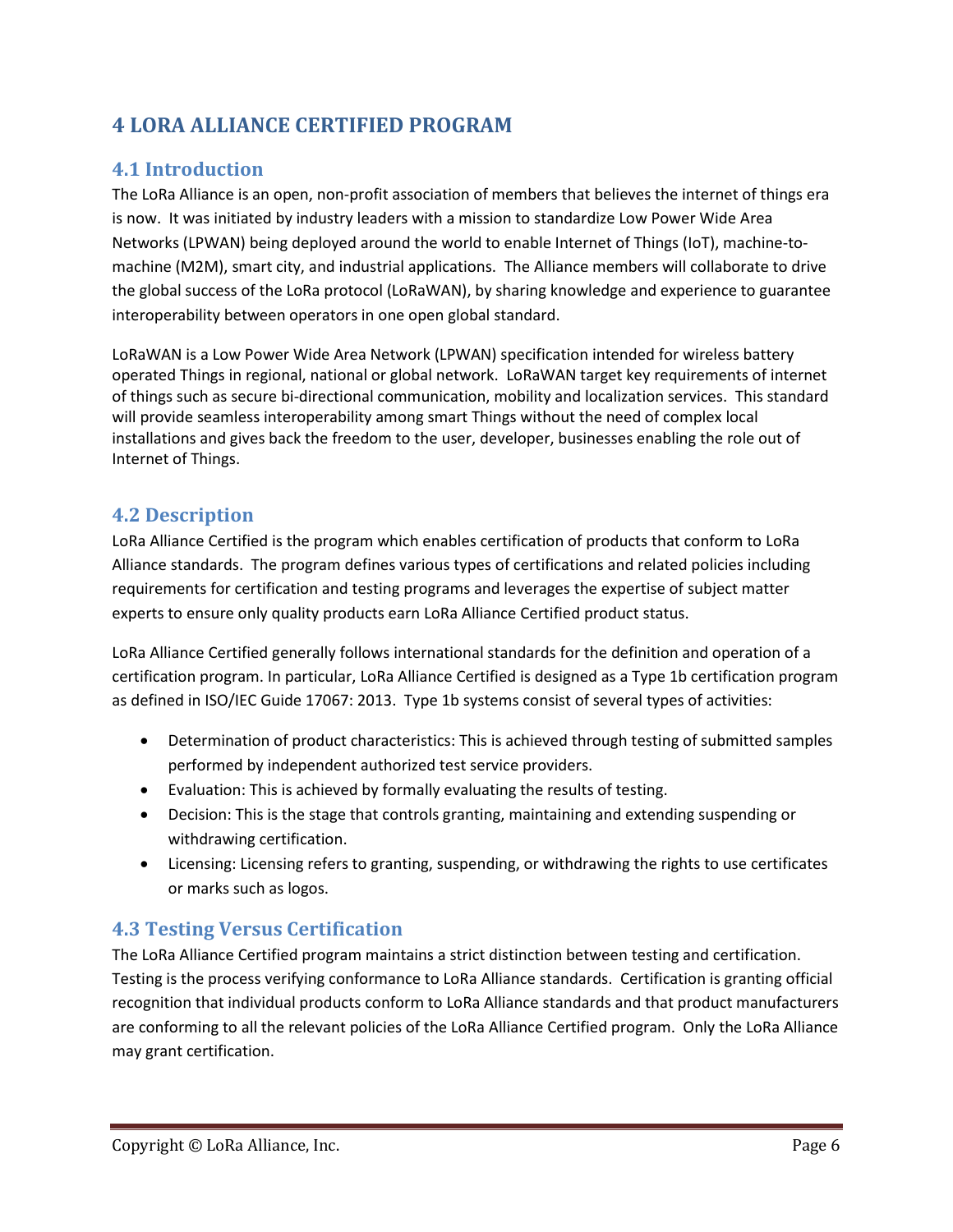# **5 CERTIFICATION PROCEDURES**

## **5.1 Certification Process Flow**

The LoRa certification process flow is outlined in the following diagram:



## **5.2 LoRa Certification Committee**

The LoRa Certification Committee shall be responsible for development of policies related to certification (including this document) and for working with other technical working groups on certification related issues. The Certification Committee is chartered by the Board of Directors and is composed of volunteers from member organizations of the Alliance. Members are encouraged to join and actively participate in the committees and work groups toward the benefit of all members.

### **5.3 Expert Review Panel**

The Expert Review Panel is a team volunteers from member companies appointed by the Certification Committee. The Panel provides expert technical advice to the LoRa Alliance Certified program. The role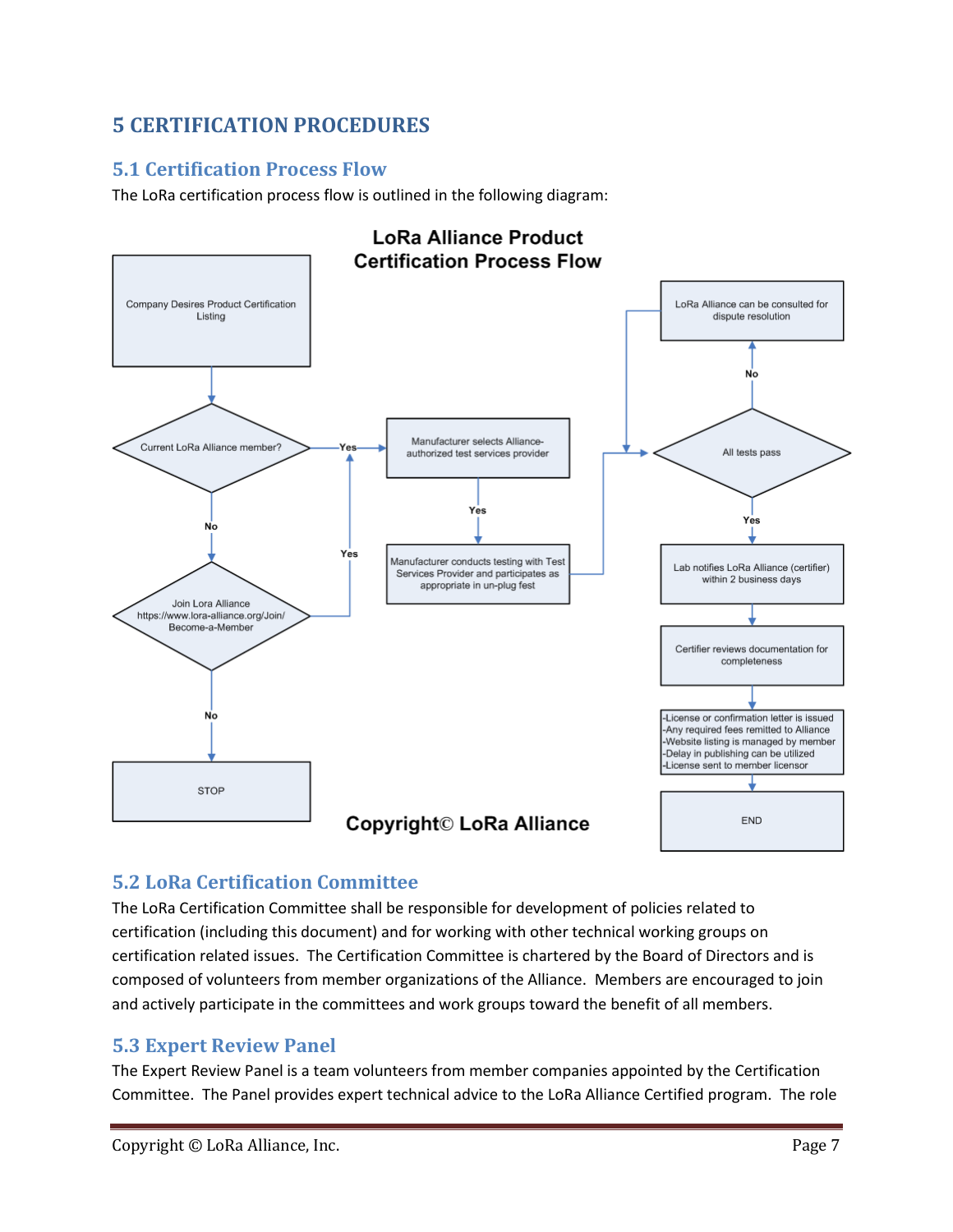of the Expert Review Panel Chair is to help the panel determine the division of responsibilities and to coordinate the panel review efforts. The Expert Review Panel shall contain no less than three (3) voting members – Contributor or higher membership. Representatives of LoRa Alliance Authorized Test Service Providers who may be present on the panel, are non-voting members of that panel. The Certification Committee Chair will only vote in the case of a tie.

An up-to-date list of the current Panel members is maintained at the front of the Certification Committee meeting minutes document.

Aside from their role in validation of test service providers, the Expert Review Panel maybe called on from time to time to provide other expert advice in regards to other matters such as review of test plans, review of interoperability concerns discovered in the field or to assist the Certification Committee in resolution of disputes.

## **5.4 Appeals**

The LoRa Alliance shall have a procedure for the resolution of issues regarding the granting of certification.

Certification applicants may appeal a decision regarding certification if they believe this certification policy was applied in error. The basis of the appeal shall be (1) a specific concern about the misapplication of the policy or (2) an error on the part of an authorized test service provider or the Expert Review Panel.

#### **5.4.1 Appeals Process**

The process for appeals shall be:

- 1. Applicant shall send an appeal request to certification@LoRa-Alliance.org . The request shall document the issue, the specific basis of the appeal and the corrective action requested.
	- a. Acknowledgement of receipt of the appeal by either the Chair of the Certification Committee or the Executive Director of the LoRa Alliance.
- 2. The Chair of the Certification Committee and the Executive Director of the LoRa Alliance shall consider the appeal.
	- a. A preliminary decision shall be made either to take corrective action or to reject the appeal.
	- b. If corrective action is to be taken, the Chair of the Certification Committee and the Executive Director of the LoRa Alliance shall implement the corrective action.
	- c. If the appeal is proposed for rejection, the appeal shall be forwarded to the Appeals Committee (see section 5.4.2 below) for consideration.
	- d. A report on the status of the appeal shall be given to the applicant.
- 3. The Appeals Committee shall consider the appeal.
	- a. A decision shall be made either to take corrective action or to reject the appeal.
	- b. If corrective action is to be taken, the Chair of the Certification Committee and the Executive Director of the LoRa Alliance shall implement the corrective action.
	- c. If the appeal is rejected, the specific basis for rejection shall be documented.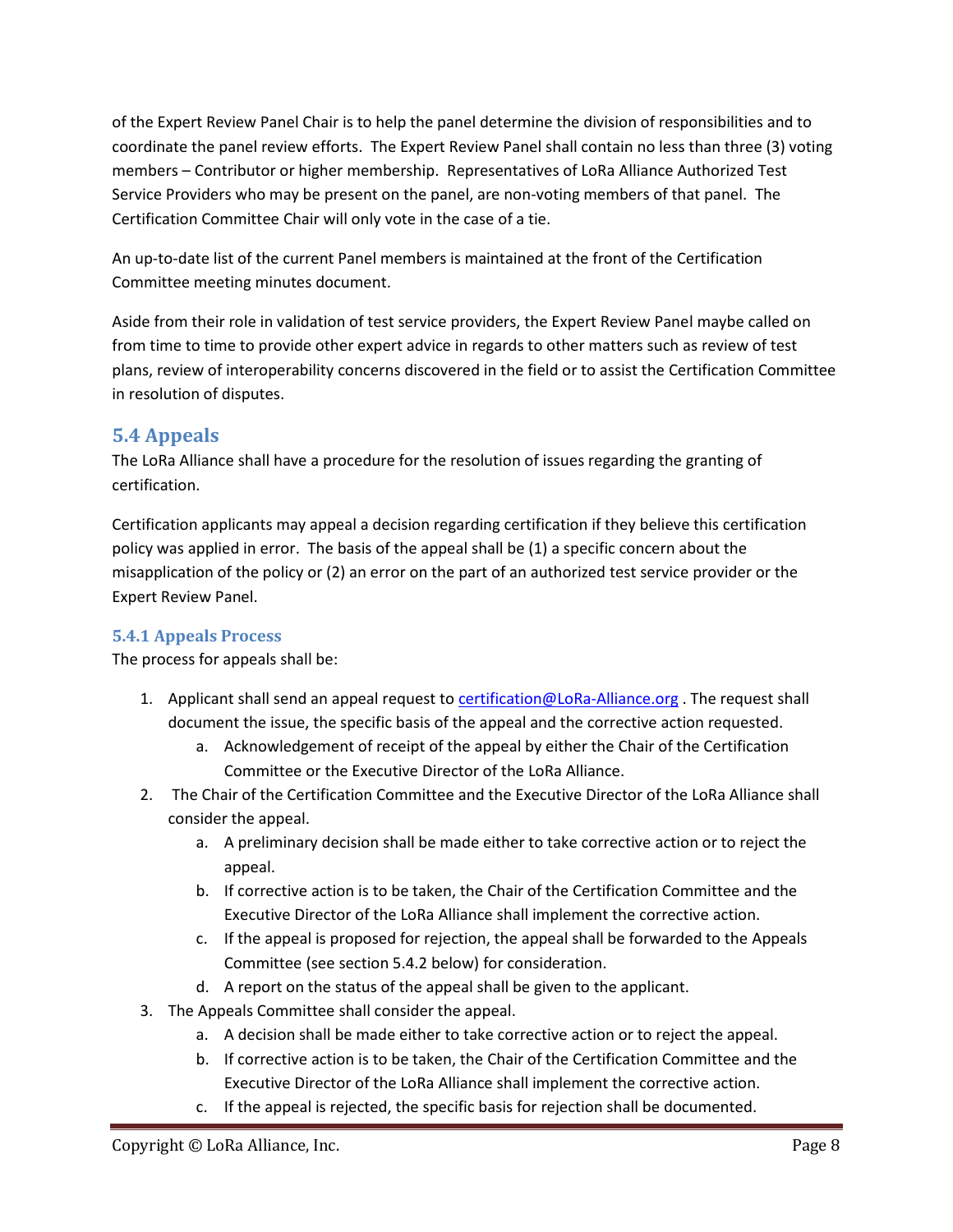4. A report on the final disposition of the appeal shall be given to the applicant by either the Chair of the Certification Committee or the Executive Director of the LoRa Alliance.

All parties shall treat any information related to an appeal as confidential information during the process.

## **5.4.2 Appeals Committee**

The LoRa Alliance shall have a committee to address appeals. The Appeals Committee shall consist of the Executive Director of the Alliance, the chairperson of the Certification Committee and a representative of at least two authorized test service providers. The Executive Director of the Alliance shall act as chairperson of the Appeals Committee.

In order to insure the impartiality of the appeals process, any member of the Committee who may have any conflict of interest with the party making the appeal shall disclose the conflict. The member will not be allowed to vote or participate in Committee activities regarding the appeal. Conflicts of interest are defined as, at a minimum, a financial or competitive relationship with the appealing party. The Committee members themselves shall determine if other issues are conflicts of interest as well.

## **5.5 Requirements for Certification**

Certification may be granted to a product based on an application submitted to the LoRa Alliance.

#### **5.5.1 Membership**

To submit a product for certification or compliance testing and to be granted certification, a company must be a member of the LoRa Alliance. The Alliance has several different types of membership which are documented on its web site: http://www.lora-alliance.org

# **5.5.2 Conformance to Standard**

Certification shall be awarded based on a product's conformance to a LoRa Alliance standard.

Conformance is verified by testing performed by an authorized test service provider and demonstrated by a test report documenting successful completion of the entire test plan including all test cases for mandatory features and test cases for any optional features as required. The test service providers shall report any relevant information regarding the product's conformance to a standard in the test report. Once a new version of a standard is released, members may continue to certify products to the previous version of the standard. For the time being, the certification committee has elected not to impose any time restrictions on certifying products to older versions of the specification.

### **5.5.3 Documentation of Product**

The LoRa Alliance shall require information sufficient to identify a product before granting certification including:

- $\triangleright$  Declaration of Conformity
	- o Version numbers of product hardware, software, and firmware
	- o For end products, a Stock Keeping Unit (SKU) and/or Universal Product Code (UPC)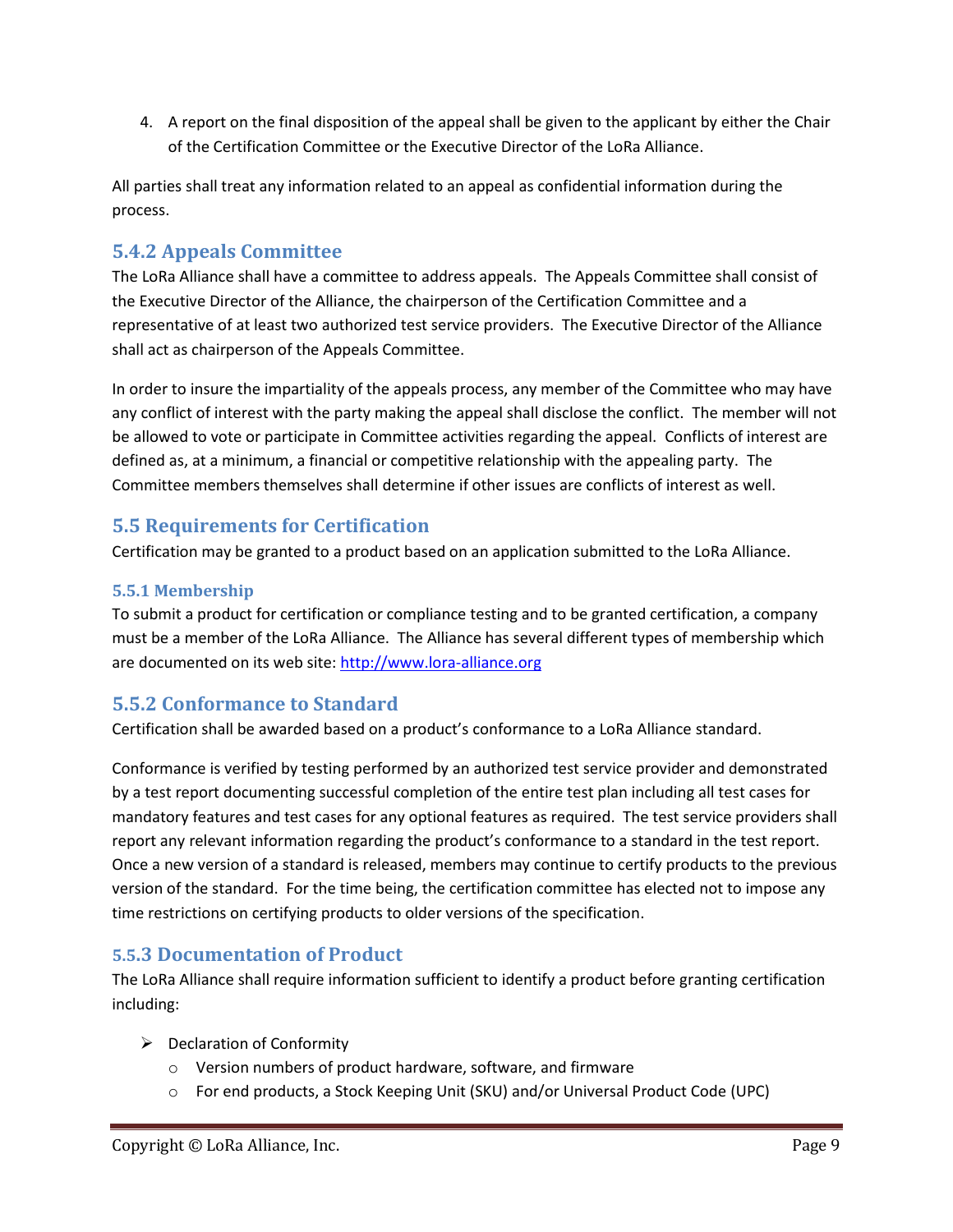- o Signature of a representative of the product manufacturer
- $\circ$  Signature of a representative of the authorized test service provider performing product testing
- $\triangleright$  Product description
- $\triangleright$  Product image

### **5.6 Process for Certification**

The certification process begins after the manufacturer completes development of the product to be certified.

1) Testing: Testing for conformance to LoRa standards is performed by Alliance authorized test service providers using test plans developed by the Alliance. The Alliance maintains a list of authorized test service providers on its web site at http://www.lora-alliance.org. Each test service provider has unique processes for product submission and will provide details on how to submit products. All test service providers will require submission of a Declaration of Conformity for the submitted product. In order to successfully pass test plans, a product must pass all mandatory test cases and any optional test cases that are applicable to the product based on the functionality it supports. In addition to the explicit functionality being checked by the test cases, the submitted product must not exhibit any behavior which is contrary to the behavior detailed in the underlying specifications in order to be considered to have passed a test plan.

2) Reporting: Test service providers will submit test results to the members. Members will submit the test reports to the online tool implemented by the Alliance.

3) Application: The Alliance grants certifications based on an application. The application is web based and is available in the Member's Area of http://www.lora-alliance.org.

4) Processing: The Alliance Help Desk personnel process applications under the direction of the Executive Director. Applications are processed for completeness to all requirements as described in Alliance policies including:

- a. Submission of all required documentation
- b. Membership in the Alliance
- c. Completion of testing
- d. Payment of applicable fees

5) Certification: Only the LoRa Alliance may grant certification and a product is only certified when the Alliance issues certification. The Alliance will issue certificates as evidence of successful certification.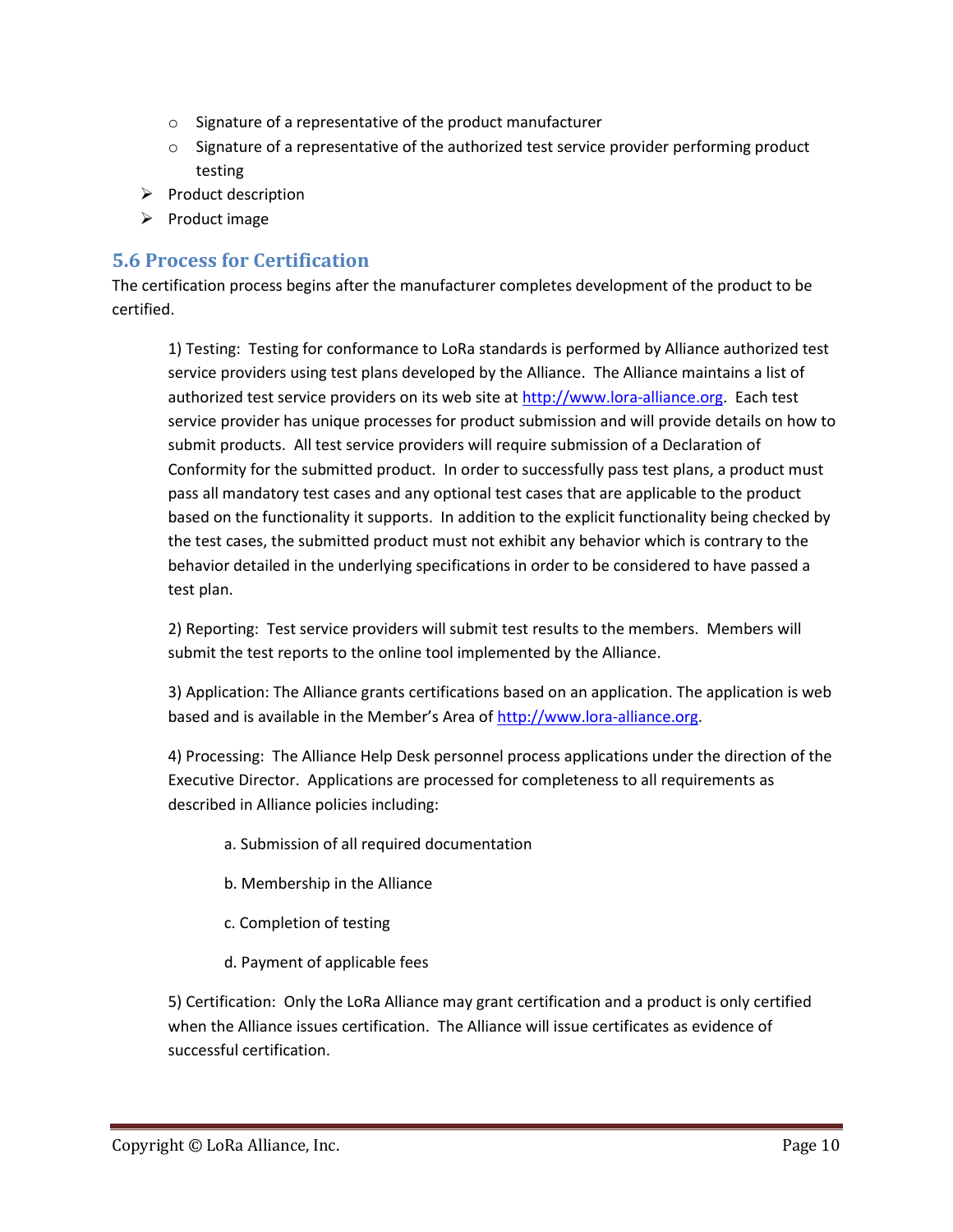A test service provider may occasionally submit non-compliant results to the Expert Panel to make a decision on the issuance of certification.

#### **5.6.1 Certificates**

The LoRa Alliance shall provide a certificate which will serve as evidence that a particular product is certified.

#### **5.6.2 Logo Usage**

Upon completion of certification, Members will receive the LoRa Alliance Certified logo (sample below) along with other LoRa-authorized logos for use on equipment and packaging. Please refer to the LoRa Alliance logo policy for proper use of the logos.







#### **5.6.3 Length of Certification**

Once a product is certified, it remains certified for the lifetime of the product unless the LoRa Alliance revokes the certification or the product is modified.

#### **5.6.4 Revocation of Certification**

The LoRa Alliance may revoke certification or participation in the certification process if any of the following occurs:

1) A product is found to be hazardous as defined in ISO Guide 27-1983.

2) The manufacturer has made any material misstatement of fact, or omission of fact, to the Alliance or its authorized test service providers.

3) The manufacturer fails to follow all Alliance certification requirements.

4) The manufacturer is misusing LoRa Alliance trademarks. Examples of misuse include (but are not limited to) misapplying logos/icons, using logos with products that have not been certified or otherwise not following the LoRa Logo and Trademark Policy.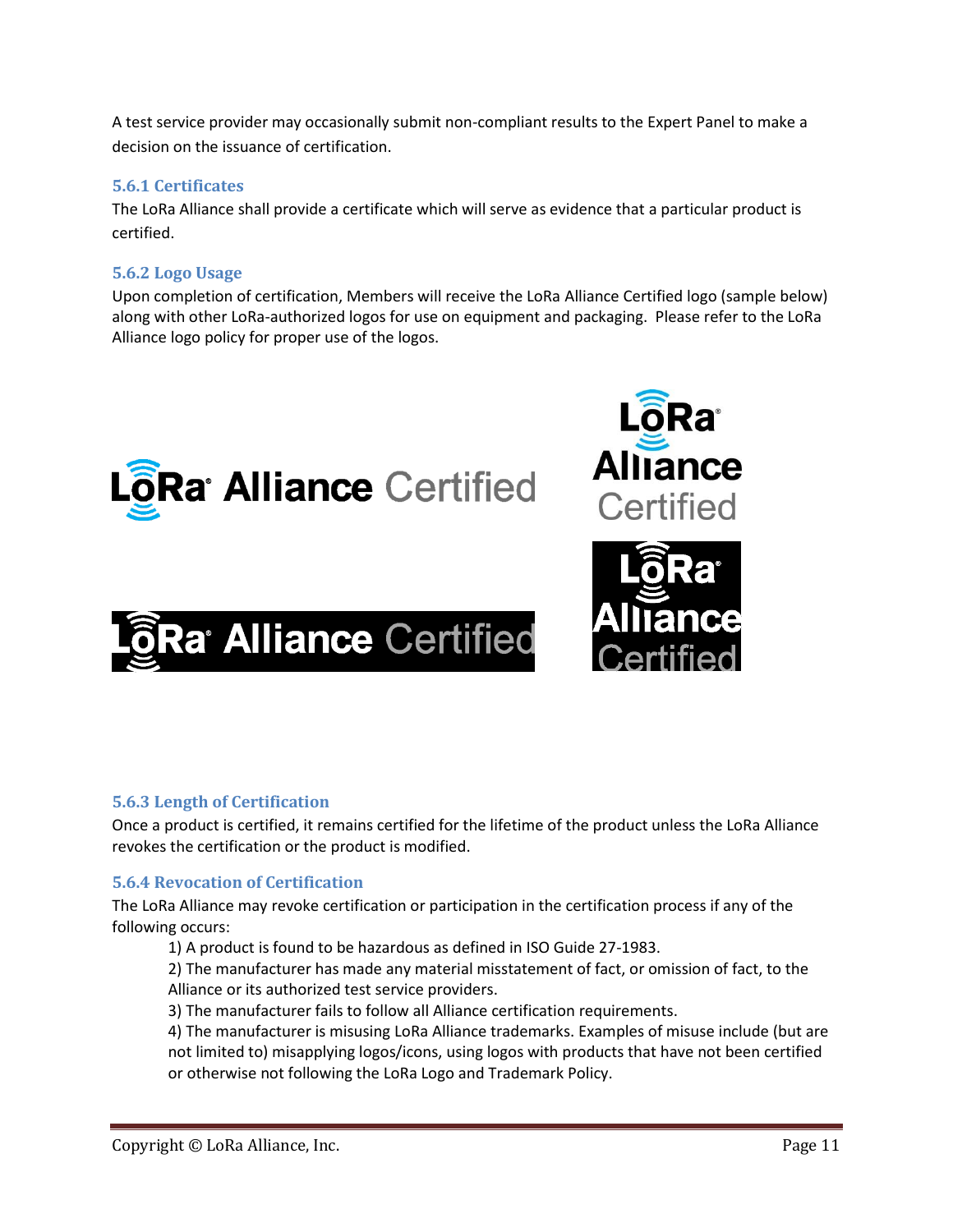5) The manufacturer has engaged in any form of misconduct which compromises the integrity of the LoRa Alliance or the LoRa Alliance Certified program.

6) The manufacturer leaves the LoRa Alliance and continues using logos, trademarks or any other branding in violation of the member agreement or bylaws.

Prior to revoking any certification, the Alliance shall notify the manufacturer with details and steps needed to resolve issues and take corrective action. After revocation, and the manufacturer made corrective action and successfully resolve all issues, the Alliance may, at its discretion, restore the certification or issue a new certification.

Corrective action shall follow ISO Guide 27-1983 "Guidelines for corrective action to be taken by a certification body in the event of misuse of its mark of conformity".

#### **5.6.5 Testing and Certification Fees**

There are two fees associated with the LoRa Alliance Certified program: testing and certification. The LoRa Alliance does not set testing fees. Testing fees are set by individual authorized test service providers.

Certification fees are set by the LoRa Alliance and may vary based on the type of membership in the Alliance. The current fee schedule is available at http://www.lora-alliance.org or by contacting the Alliance at help@lora-alliance.org.

### **6 TESTING PROCEDURES**

Testing for conformance to LoRa Alliance standards is performed by authorized test service providers using test plans developed by the Alliance.

#### **6.1 Test Plans**

It is the responsibility of the relevant technical working group to develop test plans. The test plan shall include all items agreed to by the committee. Once completed the test plan must be passed to the Certification Committee for initial review. The Certification Committee review will be advisory in nature and will provide feedback on the feasibility/practicality of implementing the tests detailed within the plan.

#### **6.2 Authorized Test Services Providers**

The LoRa Alliance authorizes independent test service providers to administer the testing associated with the LoRa Alliance Certified program.

The current list of authorized test service providers is maintained at the Alliance web site: www.lora-alliance.org

#### **6.3 Test Harnesses**

Test harnesses may be developed by authorized test service providers for use in executing testing. The Alliance does not develop or distribute test harnesses.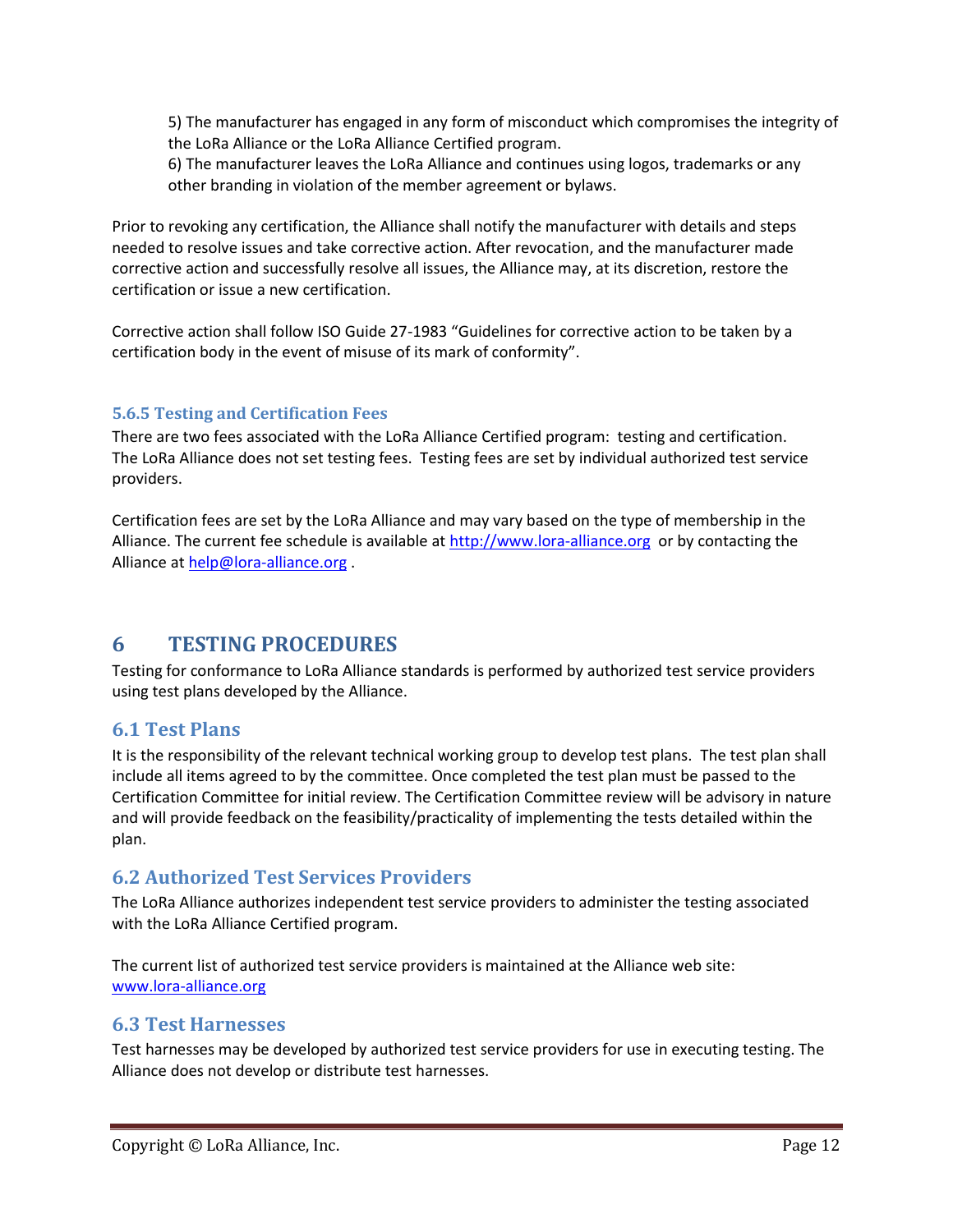Test harnesses are not certified by the Alliance unless they comply with all requirements of a LoRa Alliance Certified Product. Only authorized test service providers may claim to provide test harnesses used in certification testing.

## **6.4 Requirements for Testing**

Manufacturers must provide any technical support structure required to assist in the implementation of their product into the test environment.

## **6.5 Reporting of Test Results**

Authorized test service provider shall report results of successful tests to the LoRa Alliance. Unsuccessful test results are not reported to the Alliance unless an application for certification has been made and the Alliance requests reporting of test results.

The test reports shall conform to reporting as defined by ISO/IEC 17025:2005 Section 5.10 and at a minimum shall include:

- Test Information: Location and dates of testing, any tracking or other information necessary to trace results such as test project numbers, responsible testing engineer
- Tested Device: Company, address, contact information, product name, hardware and software product versions, serial number, LoRa device Class, and other information necessary to identify the device
- Standard Used: Name and version information
- Test Plan: Documentation of Test Plan and version numbers used or a list of test cases if a complete test plan is not used
- Test Equipment: Documentation of any equipment used in the test including test harness, script, sniffers, Golden Units, and other information necessary to identify the testing equipment including version information
- Test Results: List of individual tests conducted with individual test results
- Test Results Summary: Overall Pass / Fail
- Test Results Observations: Observations outside the scope of the test cases
- Signatures: Test engineer, any reviewer or quality engineers

## **6.6 Certification by Similarity**

The LoRa Alliance may consider Certification by Similarity. Certification by Similarity allows a product that is derived from a previously tested and certified LoRa product to be considered for certification based on its similarity to the tested certified product, depending on the differences between the two. Typically cosmetic differences are allowed but different hardware, firmware or software will require individual certification testing. When certifying a module, it must be proven that it cannot be used in a way that the product's Application software can interfere with the execution of the LoRaWAN protocol stack. If this cannot be proven, the module itself cannot be certified and each product using that module must be certified instead. The purpose of this type of certification is to speed time-to-market and to minimize certification costs.